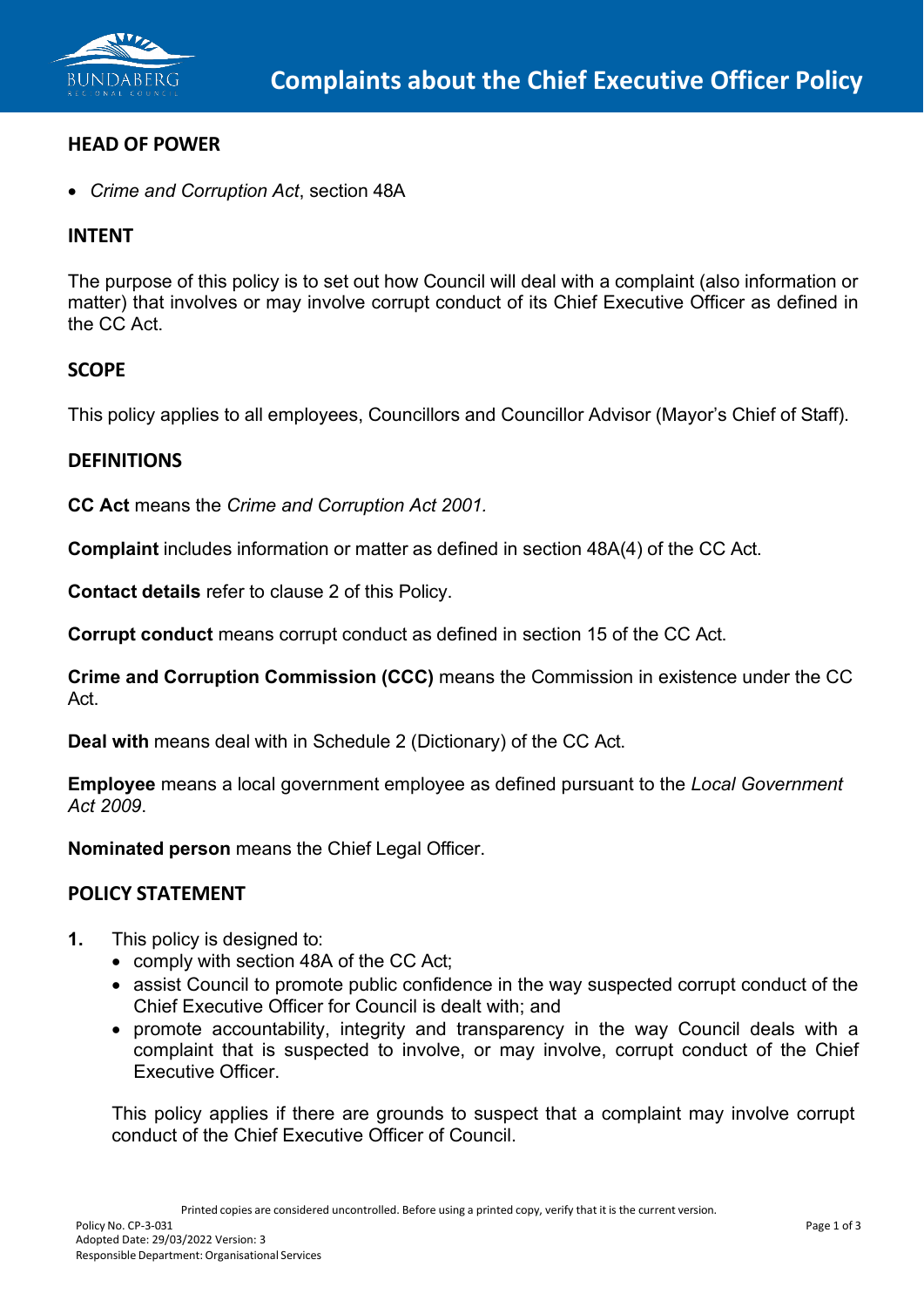

For the purpose of this policy a complaint includes information or matter.

#### **2. Nominated person**

This policy nominates the Chief Legal Officer as the nominated person to notify the CCC of a complaint and to deal with the complaint under the CC Act.

Once Council nominates a person, the CC Act applies as if a reference about notifying or dealing with the complaint to the Chief Executive Officer is a reference to the nominated person.

Complaints may be made to the Chief Legal Officer by email to [complaints@bundaberg.qld.gov.au.](mailto:complaints@bundaberg.qld.gov.au)

### **3. Complaints about the Chief Executive Officer**

If a complaint involves an allegation of corrupt conduct of the Chief Executive Officer*,* the complaint may be reported to the nominated person.

If there is uncertainty about whether or not a complaint should be reported, it is best to report it to the nominated person.

If the nominated person reasonably suspects the complaint may involve corrupt conduct of the Chief Executive Officer, they are to:

- (a) notify the CCC of the complaint; and
- (b) deal with the complaint, subject to the CCC's monitoring role, when:
	- directions issued under section 40 of the CC Act apply to the complaint, if any; or
	- pursuant to section 46 of the CC Act, the CCC refers the complaint to the nominated person to deal with.

If the Chief Executive Officer reasonably suspects that the complaint may involve corrupt conduct on their part, the Chief Executive Officer must:

- (i) report the complaint to the nominated person as soon as practicable and may also notify the CCC; and
- (ii) take no further action to deal with the complaint unless requested to do so by the nominated person in consultation with the Mayor.

If directions issued under section 40 of the CC Act apply to the complaint:

- (i) the nominated person is to deal with the complaint, and
- (ii) the Chief Executive Officer is to take no further action to deal with the complaint unless requested to do so by the nominated person in consultation with the Mayor.

### **4. Resourcing the nominated person**

- **4.1** If pursuant to sections 40 or 46 of the CC Act, the nominated person has responsibility to deal with the complaint:
	- (i) Council will ensure that sufficient resources are available to the nominated person to enable them to deal with the complaint appropriately; and

Printed copies are considered uncontrolled. Before using a printed copy, verify that it is the current version.